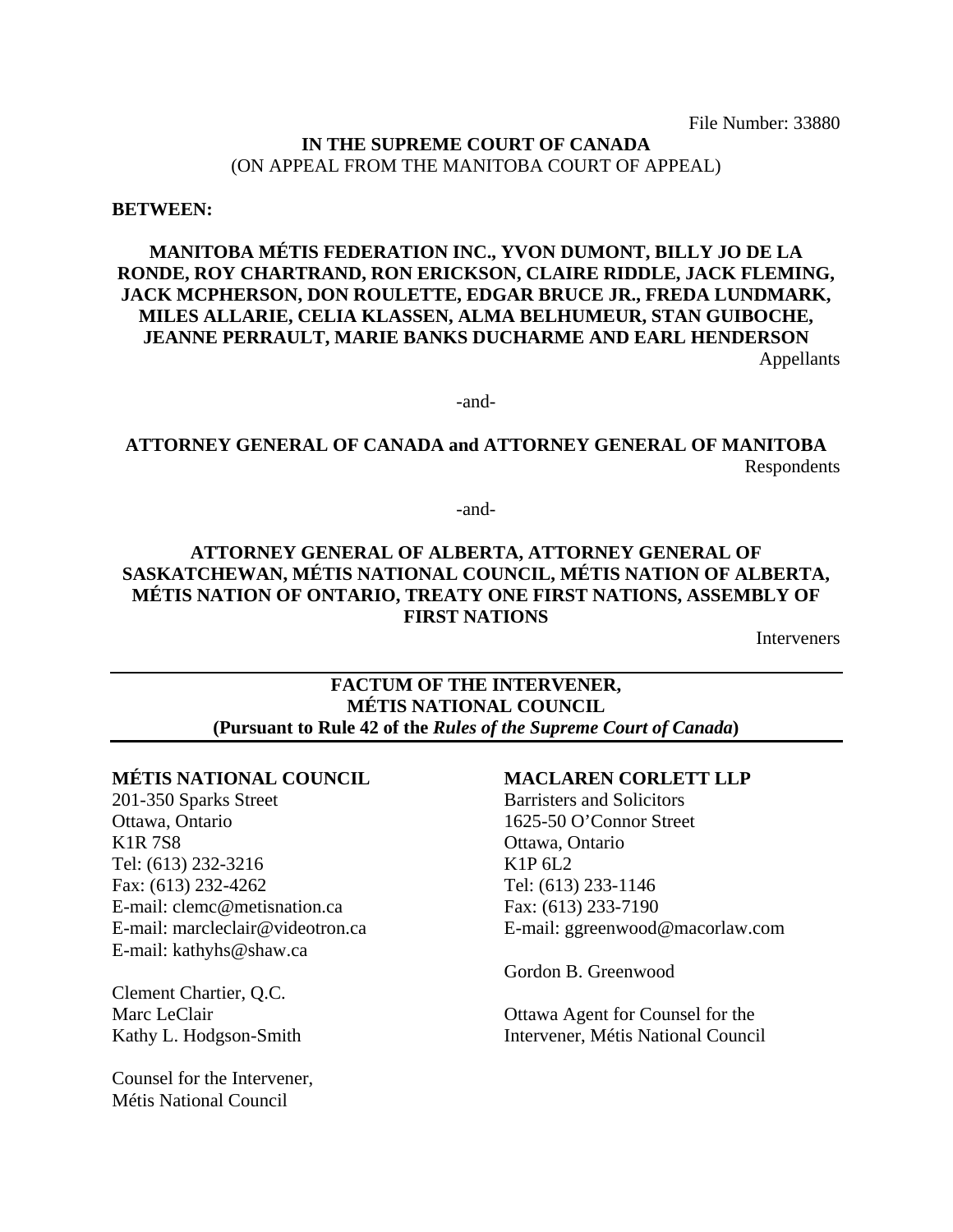# **ROSENBLOOM ALDRIDGE BURKE-ROBERTSON BARTLEY & ROSLING** Barristers and Solicitors

Barristers and Solicitors 70 Gloucester Street 440-355 Burrard Street Ottawa, Ontario Vancouver, British Columbia K2P 0A2 V6C 2G8 Tel: (613) 236-9665 Tel: (604) 684-1311 Fax: (613) 235-4430

Thomas R. Berger, Q.C. Robert E. Houston, Q.C. Harley Schachter Counsel for the Appellants

# **ATTORNEY GENERAL OF CANADA ATTORNEY GENERAL OF CANADA**

Centennial House 234 Wellington Street, Room 216 Winnipeg, Manitoba Ottawa, Ontario R3C 0S6 K1A 0H8 Tel: (306) 975-4765 Tel: (613) 941-2351 Fax: (306) 975-5013 Fax: (613) 954-1920 E-mail: mark.kindrachuk@justice.gc.ca E-mail: christopher.rupar@justice.gc.ca

Mark Kindrachuk Christopher M. Rupar Counsel for the Respondent, Attorney Ottawa Agent for Counsel for the

## **ATTORNEY GENERAL OF MANITOBA GOWLING LAFLEUR HENDERSON**

1205-405 Broadway 2600-160 Elgin Street Winnipeg, Manitoba P.O. Box 466, Stn "D" R3C 3L6 Ottawa, Ontario Tel: (204) 945-0679 K1P 1C3 Fax: (204) 945-0053 Tel: (613) 233-1781 E-mail: heather.leonoff@gov.mb.ca Fax: (613) 563-9869 E-mail: Michael.conner@gov.mb.ca E-mail: henry.brown@gowlings.com

Heather Leonoff, Q.C. Henry S. Brown, Q.C. Michael Conner Counsel for Counsel for the Ottawa Agent for Counsel for the General of Manitoba

Fax: (604) 684-6402 E-mail: rhouston@burkerobertson.com

James Aldridge, Q.C. **Ottawa Agent for Counsel for the Appellants** 

301-310 Broadway Avenue Bank of Canada Building – East Tower

General of Canada Respondent, Attorney General of Canada

Counsel for the Respondent, Attorney Respondent, Attorney General of Manitoba

ii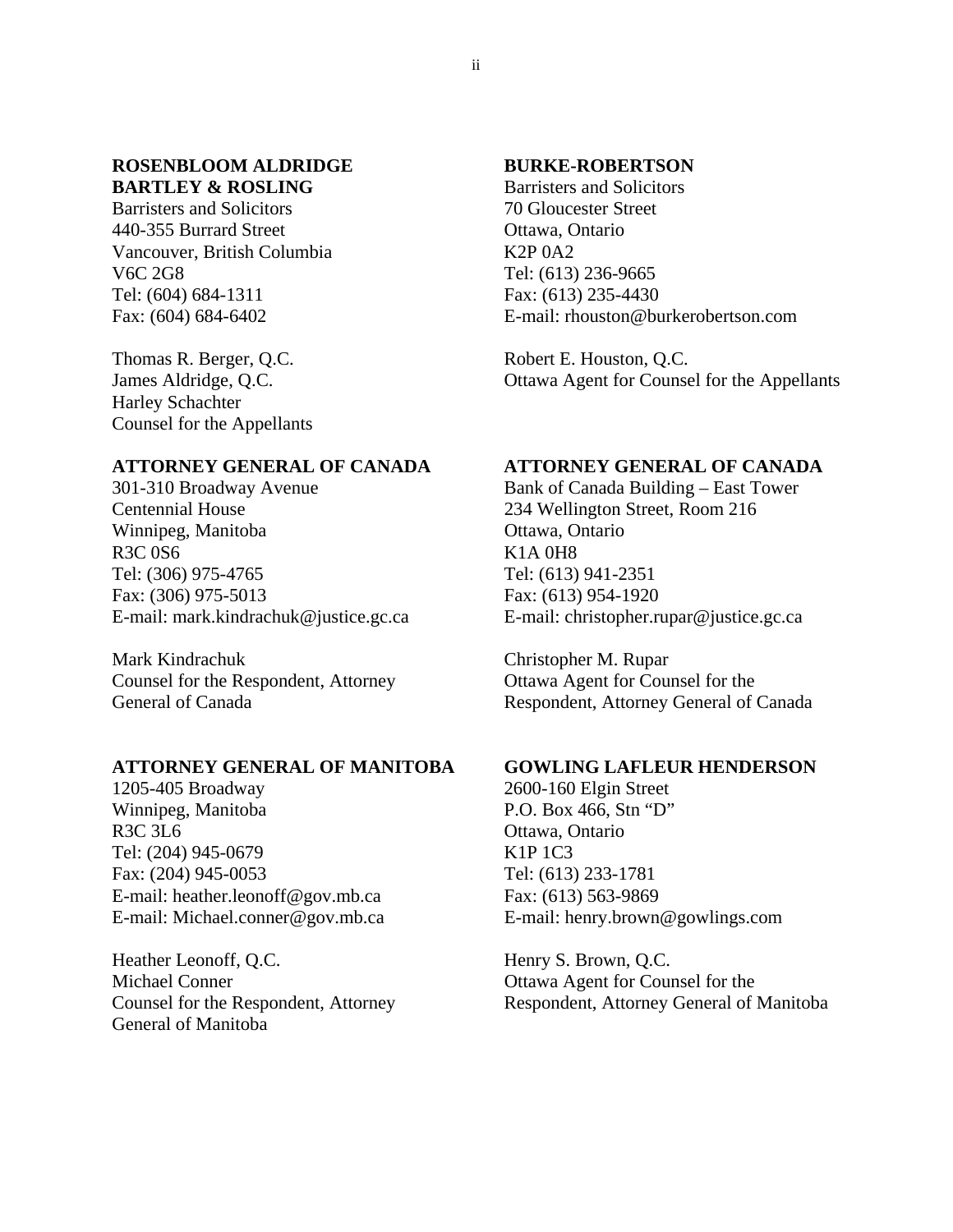# **ALBERTA JUSTICE ABORIGINAL LAW GOWLING LAFLEUR HENDERSON**

1000 10025 102A Avenue 2600-160 Elgin Street Edmonton, Alberta P.O. Box 466, Stn "D" T5J 2Z2 Ottawa, Ontario Tel: (780) 643-0858 K1P 1C3 Fax: (780) 643-0852 Tel: (613) 233-1781 E-mail: doug.titosky@gov.ab.ca Fax: (613) 563-9869

Douglas B. Titosky Counsel for the Intervener, Attorney General Henry S. Brown, Q.C. of Alberta Ottawa Agent for Counsel for the Intervener,

# **SASKATCHEWAN** 2600-160 Elgin Street **ABORIGINAL LAW** P.O. Box 466, Stn "D"

820 1874 Scarth Street **Ottawa, Ontario** Regina, Saskatchewan K1P 1C3 S4P 4B2 Tel: (613) 233-1781 Tel: (306) 787-7846 Fax: (613) 563-9869 E-mail: Mitch.McAdam@gov.sk.ca

Counsel for the Intervener, Attorney General Attorney General of Saskatchewan of Saskatchewan

28 Hawthorn Avenue 70 Gloucester Street Toronto, Ontario Ottawa, Ontario M4W 2Z2 K2P 0A2 Tel: (416) 945-7958 Tel: (613) 236-9665 Fax: (416) 981-3162 Fax: (613) 235-4430

Jason Madden Robert E. Houston, O.C. Alberta Métis Nation of Alberta

E-mail: henry.brown@gowlings.com

Attorney General of Alberta

### **ATTORNEY GENERAL OF GOWLING LAFLEUR HENDERSON**

Fax: (306) 787-9111 E-mail: henry.brown@gowlings.com

 Henry S. Brown, Q.C. Mitch McAdam Ottawa Agent for Counsel for the Intervener,

# **JTM LAW BURKE-ROBERTSON**

E-mail: jason@jtmlaw.ca E-mail: rhouston@burkerobertson.com

Counsel for the Intervener, Métis Nation of Ottawa Agent for Counsel for the Intervener,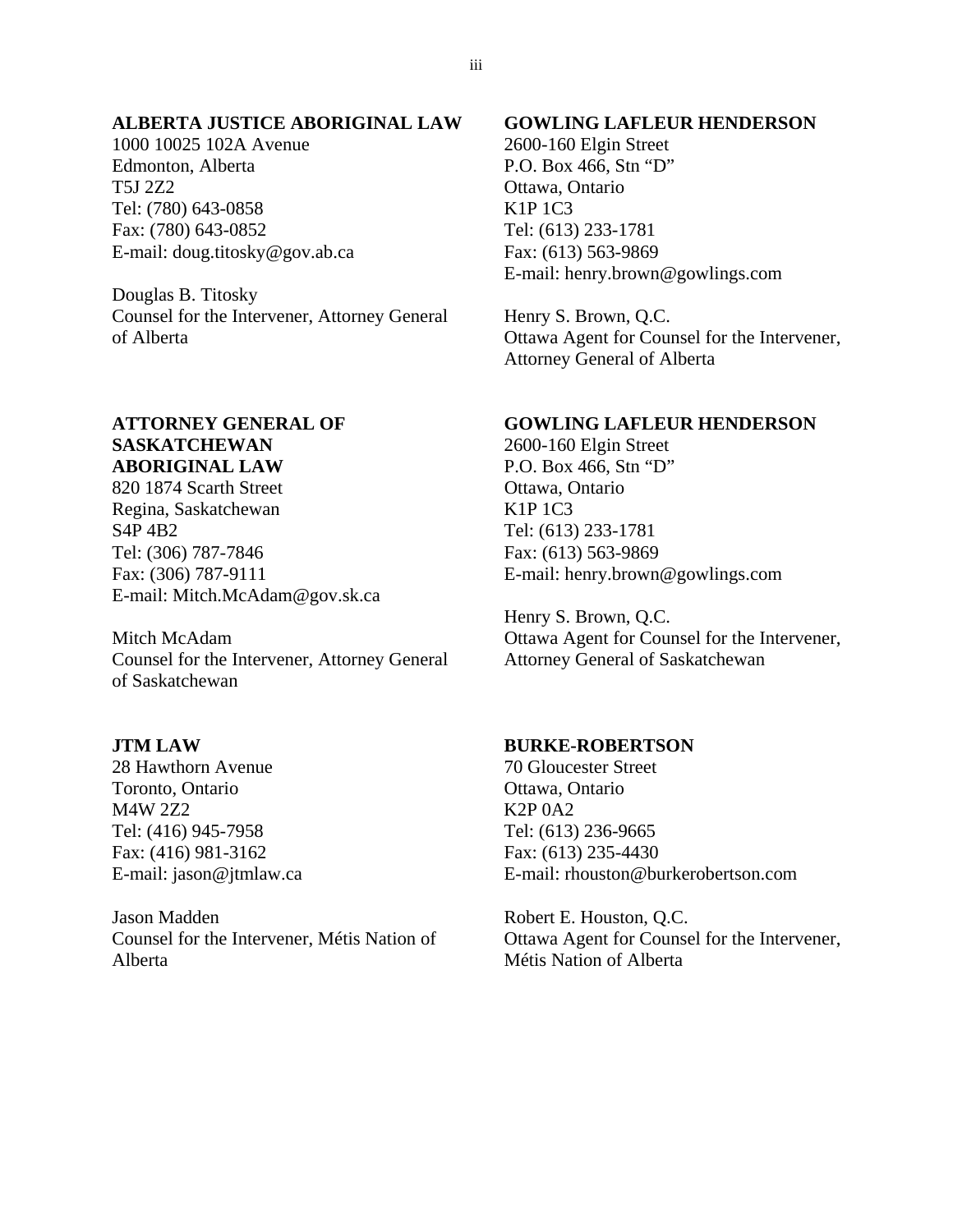460-220 Cambie Street 1500-50 O'Connor Street Vancouver, British Columbia **Calumbia** Columbia Columbia Columbia Columbia Columbia Columbia Columbia Columbia Columbia Columbia Columbia Columbia Columbia Columbia Columbia Columbia Columbia Columbia Columbia Columbia Col V6B 2M9 K1P 6L2 Tel: (604) 681-3002 Tel: (613) 231-8210 Fax: (604) 681-3050<br>
E-mail: jteillet@pstlaw.ca<br>
E-mail: dougald.brov

Jean Teillet Dougald E. Brown Ontario Métis Nation of Ontario

# **RATH & COMPANY MCMILLAN LLP**

Box 44 Site 8 RR1 300-50 O'Connor Street Priddis, Alberta **Ottawa**, Ontario T0L 1W0 K1P 6L2 Tel: (403) 931-4047 Tel: (613) 232-7171 Fax: (403) 931-4048 Fax: (613) 231-3191

Jeffrey R. W. Rath Marie-France Major Nations Treaty One First Nations

# **ARVAY FINLAY MCMILLAN LLP**

1350 355 Burrard Street 300-50 O'Connor Street Vancouver, British Columbia **Ottawa**, Ontario V6C 2G8 K1P 6L2 Tel: (604) 689-4421 Tel: (613) 232-7171 Fax: (604) 687-1941 Fax: (613) 231-3191 E-mail: jarvay@arvayfinlay.com E-mail: jbeedell@mcmillan.ca

Joseph J. Arvay, Q.C. Jeffrey Beedell Counsel for the Intervener, Assembly of First Ottawa Agent for Counsel for the Intervener, Nations Assembly of First Nations

## **PAPE SALTER TEILLET NELLIGAN O'BRIEN PAYNE LLP**

E-mail: dougald.brown@nelligan.ca

Counsel for the Intervener, Métis Nation of Ottawa Agent for Counsel for the Intervener,

E-mail: jrath@rathandcompany.com E-mail: marie-france.major@mcmillan.ca

Counsel for the Intervener, Treaty One First Ottawa Agent for Counsel for the Intervener,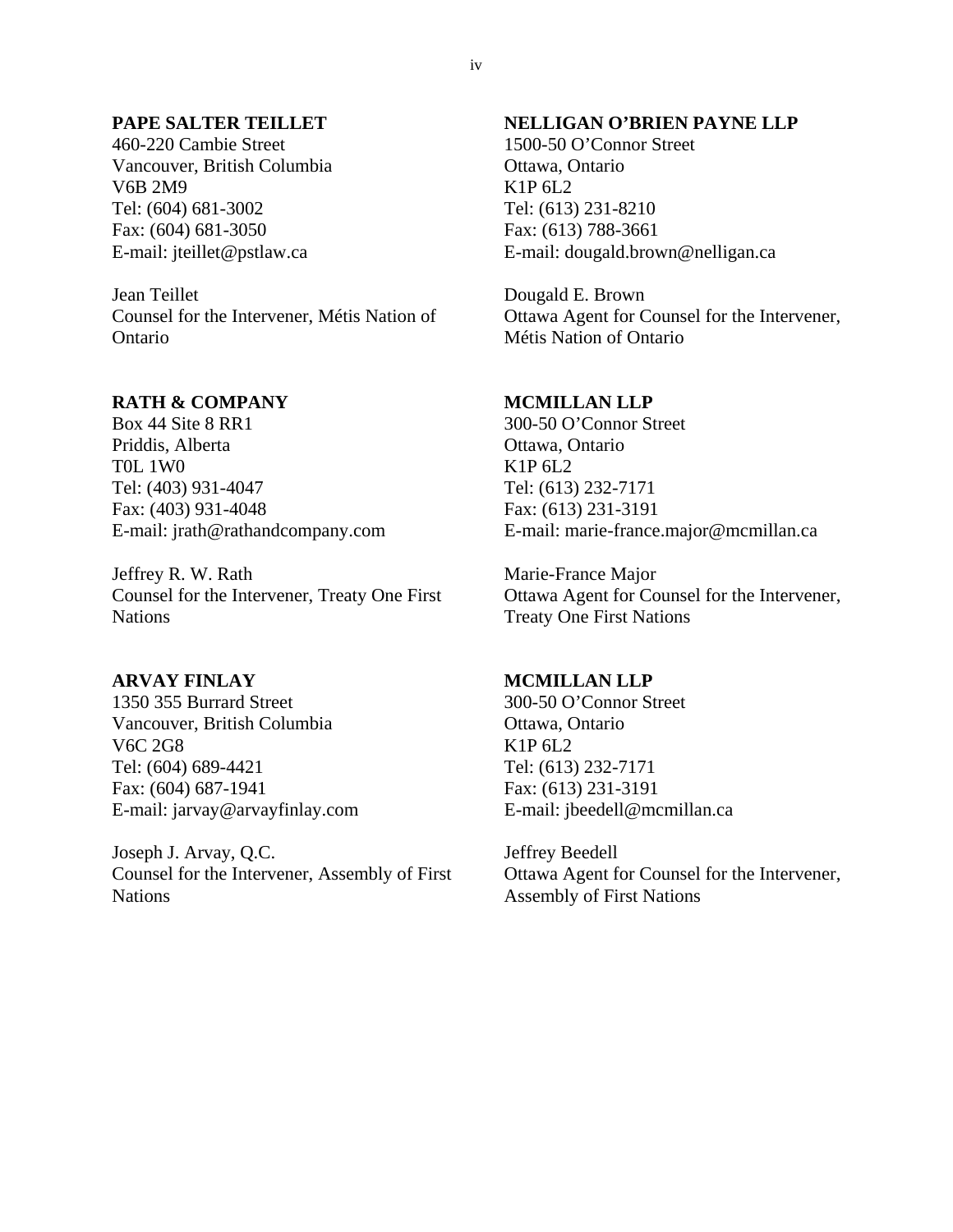# **TABLE OF CONTENTS**

| <b>TAB</b> |                                         | <b>PAGE</b>                                                                                                            |
|------------|-----------------------------------------|------------------------------------------------------------------------------------------------------------------------|
| 1          |                                         | FACTUM OF THE INTERVENER, MÉTIS NATIONAL COUNCIL 1                                                                     |
|            | Part $I -$<br>Part $II -$<br>Part III – |                                                                                                                        |
|            |                                         |                                                                                                                        |
|            |                                         | i. Purpose of the honour of the Crown is reconciliation 3                                                              |
|            |                                         | ii. Interpretation and application of the honour of the                                                                |
|            |                                         | iii. Honour of the Crown as an independent basis                                                                       |
|            |                                         | iv. Honour of the Crown as a principle of interpretation4                                                              |
|            |                                         |                                                                                                                        |
|            |                                         |                                                                                                                        |
|            |                                         | i. Sections 31 and 32 of the <i>Manitoba Act</i> must be<br>interpreted in accordance with constitutional principles 6 |
|            |                                         | ii. Context of the <i>Manitoba Act</i> and sections 31 and 327                                                         |
|            |                                         | iii. Federalism requires accommodation and                                                                             |
|            |                                         | iv. The rule of law requires the law to be honoured 9                                                                  |
|            |                                         | v. Respect for minorities requires that their rights be                                                                |
|            | Part IV -<br>Part V -<br>Part VI -      |                                                                                                                        |
|            |                                         |                                                                                                                        |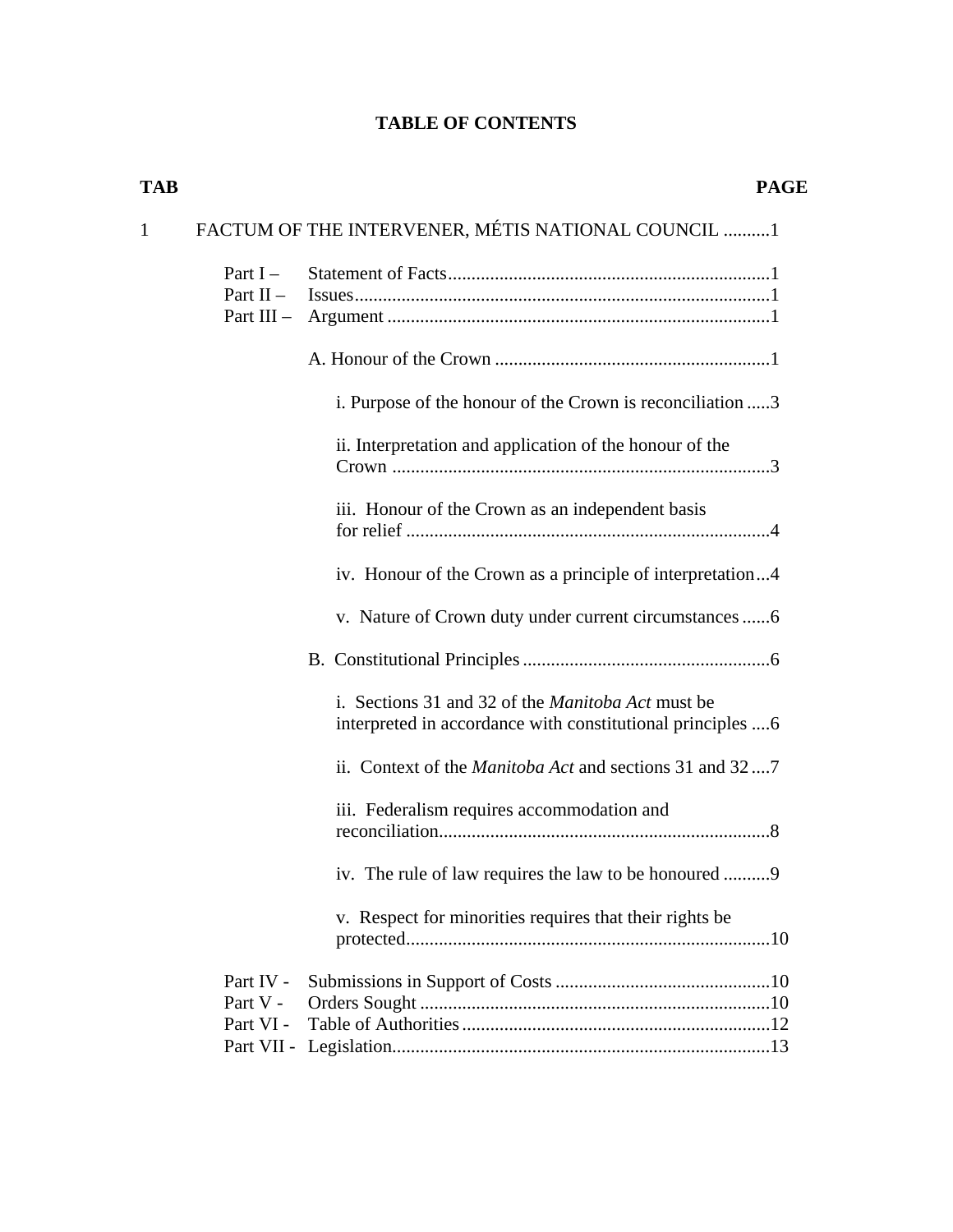1. The Métis National Council ("MNC") represents the rights and interests of the Métis Nation in Canada. The lands referred to in sections 31 and 32 of the *Manitoba Act* are encompassed in the traditional homeland and birthplace of the Métis Nation.

# **PART II – ISSUES**

- 2. The intervener Métis National Council takes the following positions with respect to the issues raised by this appeal:
	- a. **Fiduciary duty**: The MNC agrees with the facts and legal arguments of the appellants in that a fiduciary duty was owed.
	- b. **Honour of the Crown**: the MNC submits that the Court of Appeal erred in law in its interpretation of the honour of the Crown and failed to apply it to the interpretation and administration of ss. 31 and 32.
	- **c. Constitutional principles**: the MNC submits that the Court of Appeal erred in law by failing to apply the proper constitutional principles to the interpretation of ss. 31 and 32, which required a purposive interpretation, with regard to federalism, the rule of law, and respect for minorities.

# **PART III – ARGUMENT**

# **A. Honour of the Crown**

- 3. The Métis National Council ("MNC") intervenes to seek an order declaring that the Federal Crown did not implement the land provisions of the *Manitoba Act* (sections 31 and 32) in accordance with the honour of the Crown.
- 4. The intervener respectfully submits that the Manitoba Court of Appeal erred in both its interpretation and application of the honour of the Crown and failed to give effect to the Honour of the Crown by a) failing to use it as an interpretive principle in respect of sections 31 and 32 and b) by failing to apply the honour of the Crown to reconcile the historic and contemporary land interests of the Métis.
- 5. The intervener supports the position of the appellants as summarized by the trial judge and set out by the Court of Appeal at paragraph 393 of its Reasons for Decision:

the honour of the Crown must be observed in all of its dealings with aboriginal peoples, that it precedes and is the foundation of the Crown's fiduciary duty, and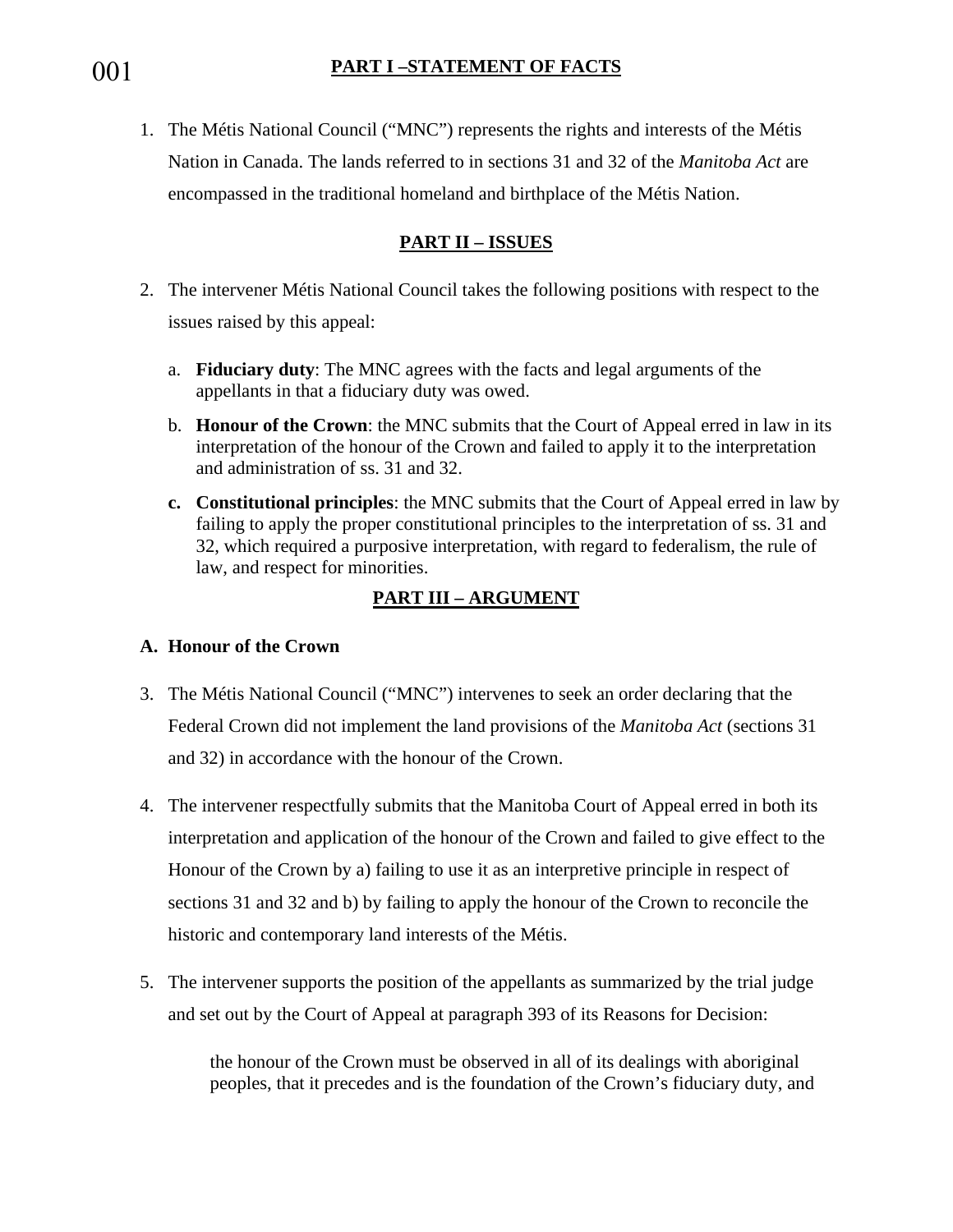that it is a source of independent obligation which continues throughout all dealings between the Crown and aboriginal people whether or not a fiduciary duty arises.

The intervener also supports the appellant's arguments made below that the honour of the Crown goes beyond the duty to consult with Aboriginal people and may give rise to a fiduciary obligation.

- 6. The intervener argues that where the Crown purports to extinguish Aboriginal title and to confirm this in a constitutional document such as the *Manitoba Act*, there is a duty on the Crown to ensure that its conduct in fulfilling its obligations is held to a standard befitting the promises made. That is, it has to uphold the honour of the Crown by keeping its promises and legal commitments. *Carmacks First Nation*, 2010 SCC 53 (at para. 42).
- 7. The honour of the Crown is a unique.. In *Beckman v. Little Salmon* explained:

The obligation of honourable dealing was recognized from the outset by the Crown itself in the *Royal Proclamation of 1763* (reproduced in R.S.C. 1985, App. II, No. 1), in which the British Crown pledged its honour to the protection of Aboriginal peoples from exploitation by non-Aboriginal peoples. [Emphasis added]

- 8. The content or effect of the honour of the Crown may differ depending on the circumstances. As McLachlin C.J.C. wrote at para. 16 of *Haida Nation v. British Columbia,* [2004] 3 SCR 511, it is "a core precept that finds its application in concrete practices."
- 9. The honour of the Crown is always at stake in the Aboriginal context but even more so in circumstances such as those in the case at bar where there is an written provision purporting to extinguish the Indian title held by the Métis, the clause is included in a constitutional document, and the Crown reserves for itself the discretion as to how to fulfill the constitutional promise to provide land that it freely and admittedly made.
- 10. The intervener agrees with the Manitoba Court of Appeal that:
- "both precedent and principle demonstrate that the Métis are part of the *sui generis*  fiduciary relationship between the Crown and Aboriginal peoples of Canada" (Para 443);
- the "honour of the Crown was at stake with respect to s. 31 of the *Act*" (para 405); and
- "honour of the Crown gives rise to different duties in different circumstances" (para. 422).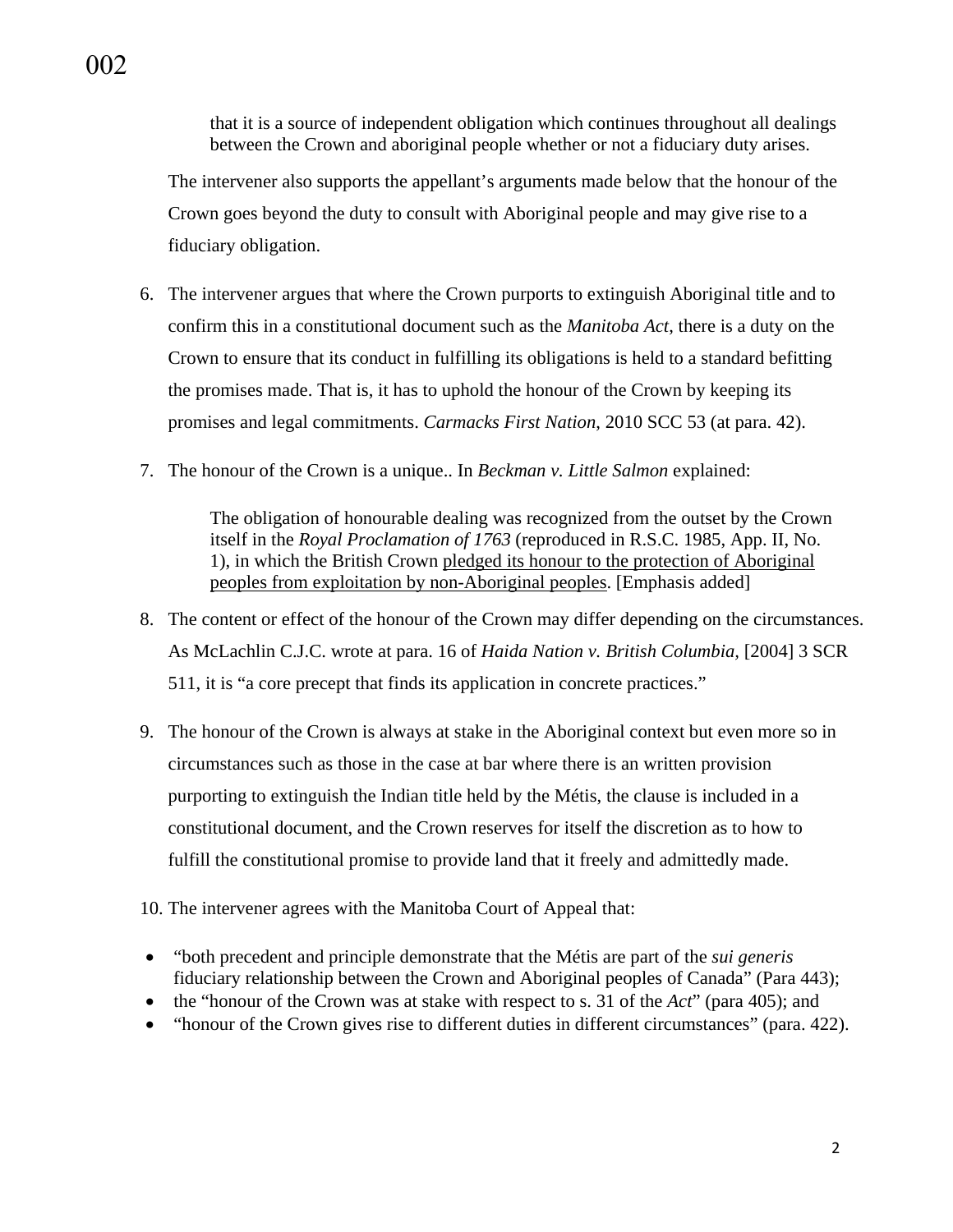- 11. The intervener submits however, that the Court of Appeal erred by suggesting the appellants were not entitled to a declaration that the honour of the Crown was breached based on the failure of the Crown to fulfill its duty to provide land to the children of the Métis effectively.
- 12. The intervener believes such a finding is consistent with the logic and principles of the existing jurisprudence in respect of the honour of the Crown, which has at its heart the need to reconcile past and future relationships between the Crown and Aboriginal people.

# **i. Purpose of the honour of the Crown is reconciliation**

- 13. The honour of the Crown is a principle of reconciliation: the doctrine provides a basis on which to reconcile historical and future relationships between the Crown and Aboriginal peoples. The Métis were a pre-existent Aboriginal society before the enactment of the *Manitoba Act*. The fact of prior Métis occupation and, ultimately, control, defined Canada's approach to its acquisition of sovereignty over the territory.
- 14. While the Court of Appeal decided that the honour of the Crown was at stake with respect to section 31, it did not give any effect to the doctrine and did not take into account the underlying purpose of reconciliation between the Crown and Métis. Reconciliation requires the doctrine to take full effect:

In all its dealings with Aboriginal peoples, from the assertion of sovereignty to the resolution of claims and the implementation of treaties, the Crown must act honourably. Nothing less is required if we are to achieve "the reconciliation of the pre-existence of aboriginal societies with the sovereignty of the Crown." [Emphasis added.] *Haida Nation*, supra, para. 17

# **ii. Interpretation and application of the honour of the Crown**

15. The honour of the Crown must be interpreted generously in order to achieve the reconciliatory function that is at its core.

The Province's submissions represent an impoverished vision of the honour of the Crown and all that it implies… The Crown's honour cannot be interpreted narrowly or technically, but must be given full effect in order to promote the process of reconciliation mandated by s. 35(1).

*Taku River Tlingit First Nation v. BC***, [2004] 3 S.C.R. 550,** para. 24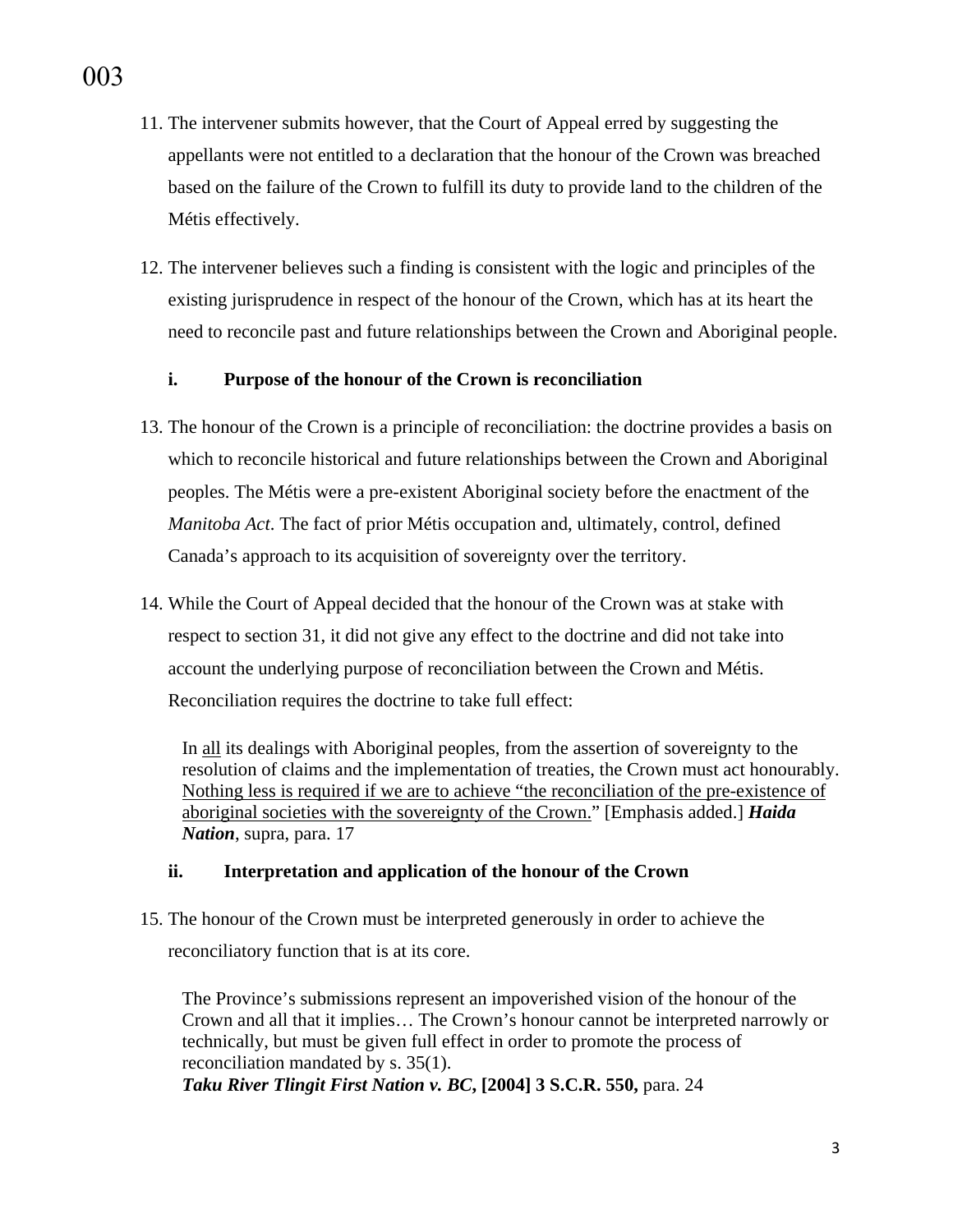This is further elaborated upon in *Stoney Band*:

The honour of the Crown may also be manifest in the generous interpretation of treaty rights… generous rules of interpretation are not intended to be after-the-fact largesse. Rather, their purpose is to look for the common intention between the parties as the way to reconcile the interests of the Indians and the Crown. *Stoney Band v. Canada***, 2005 FCA 15,** para. 15

# **iii. Honour of the Crown as an independent basis for relief**

- 16. In certain situations as in the case at bar, the honour of the Crown gives rise to an independent basis for relief. The Court of Appeal noted (at para. 420) that "the honour of the Crown has been identified as the source of specific legal obligations owed by the Crown to Aboriginal peoples. The obligations identified thus far include the duty to consult and fiduciary obligations."
- 17. However, the Court held that the honour of the Crown does not constitute an independent cause of action (even though it may give rise to the duty to consult or a fiduciary obligation), and thus does not provide an independent basis for the relief sought by the appellants (at paras. 427-428).
- 18. "The honour of the Crown gives rise to different duties in different circumstances" (*Haida Nation*, supra, at para. 18). It is up to the courts to identify the situations in which duties arise. The intervener submits that the honour of the Crown gives rise to a duty to keep its constitutionally-protected promises to the Métis, and a ruling to that effect would not constitute a significant expansion of the jurisprudence. In its decision, the Court of Appeal implies that it will be the role of the Supreme Court to apply the doctrine of the honour of the Crown more widely than the two categories of fiduciary duty and consultation.

# **iv. Honour of the Crown as a principle of interpretation**

19. The honour of the Crown is an established interpretive principle.

I conclude that, with respect to the honour of the Crown, the concrete practices required of the Crown so far identified by the Supreme Court of Canada in the Aboriginal context are: acting appropriately as a fiduciary; interpreting treaties and documents generously; negotiating, and where appropriate, consulting with and accommodating Aboriginal interests; and justifying legislative objectives when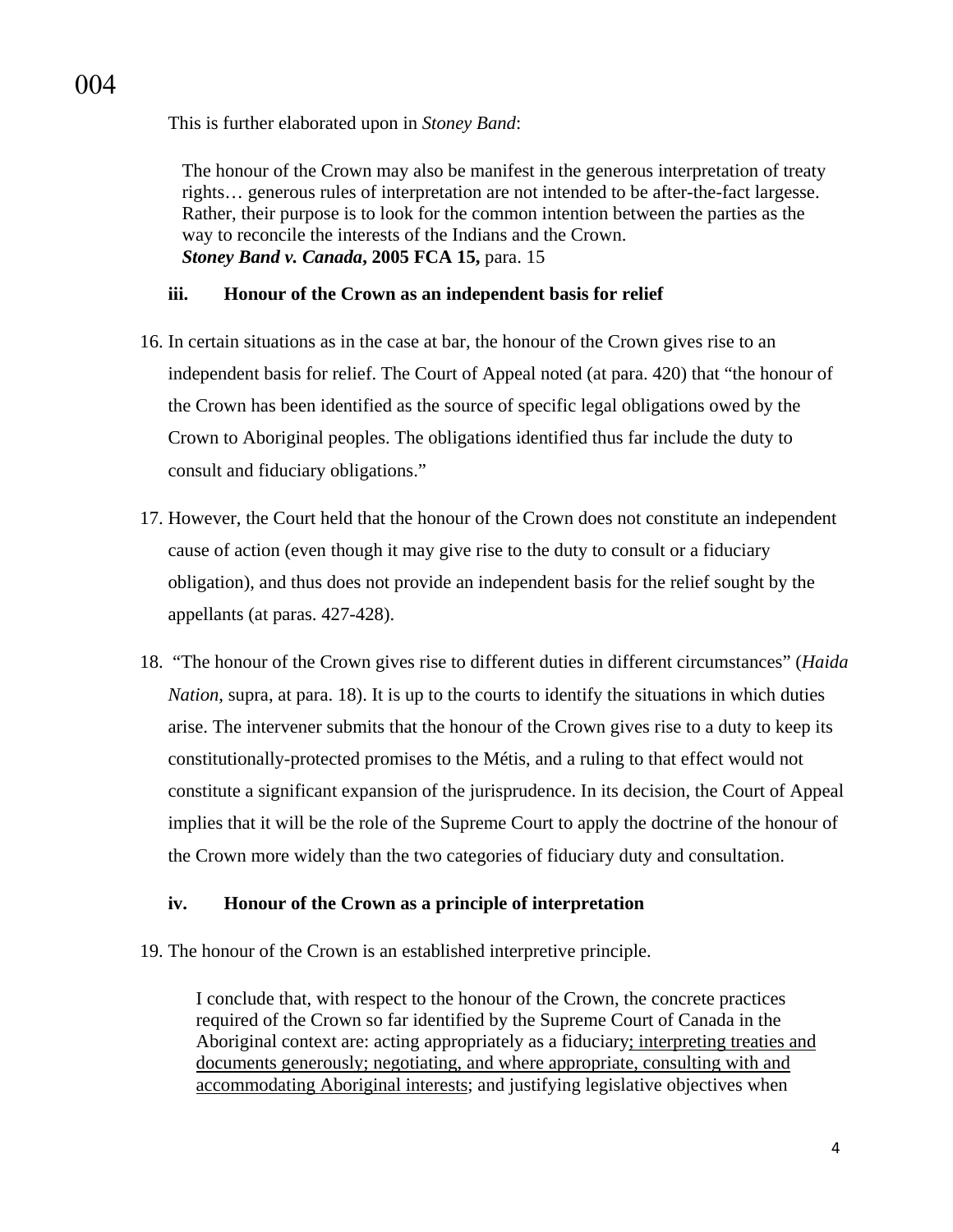Aboriginal rights are infringed. However, I do not suggest that this is an exhaustive list of the ways in which the honour of the Crown may be manifest. [emphasis added] *Stoney Band***, supra,** para. 18

The honour of the Crown also infuses the processes of treaty making and treaty interpretation. In making and applying treaties, the Crown must act with honour and integrity, avoiding even the appearance of "sharp dealing." *Haida Nation***, supra**, para. 19 (citing *Badger*)

- 20. Sections 31 and 32 of the *Manitoba Act* are the product of an agreement between the Crown and the Métis. They epitomize the Crown-Aboriginal relationship that is protected by the honour of the Crown. Reconciliation demands that the *Act* be interpreted in accordance with that honour.
- 21. The Court of Appeal (at para. 419) agreed with the trial judge that the honour of the Crown "functions as an interpretive principle in approaching treaties and statutory provisions that have an impact upon treaty and Aboriginal rights." Section 31 of the *Manitoba Act* is exactly such a provision. However, the Court of Appeal did not apply the honour of the Crown in interpreting section 31, particularly as it relates to the "Indian title held by the Métis."
- 22. The Court of Appeal erred in failing to apply the doctrine of the honour of the Crown to its interpretation of the nature of the Métis land interests set out in s. 31 and in evaluating the actions of the Crown in the administration of those interests. The net effect of the Court of Appeal's approach is to ignore the compensatory nature of the proprietary interest which was an essential aspect of the inducement for the Métis to support the *Manitoba Act*. We submit that the honour of the Crown requires this to be taken into account in the interpretation of section 31, and the agreement reflected therein.
- 23. The Manitoba Court of Appeal left for another day "the question of exactly what does constitute a cognizable Métis interest and whether one exists in this truly unique case…" (para. 509). The Court should have applied the lens of the honour of the Crown at the outset of its analysis, as the day for interpreting section 31 has in fact arrived.
- 24. The Court of Appeal does say the honour of the Crown has relevance in respect to fiduciary duty: namely, its role is to "flavour the nature and extent of the fiduciary duty" (para. 428).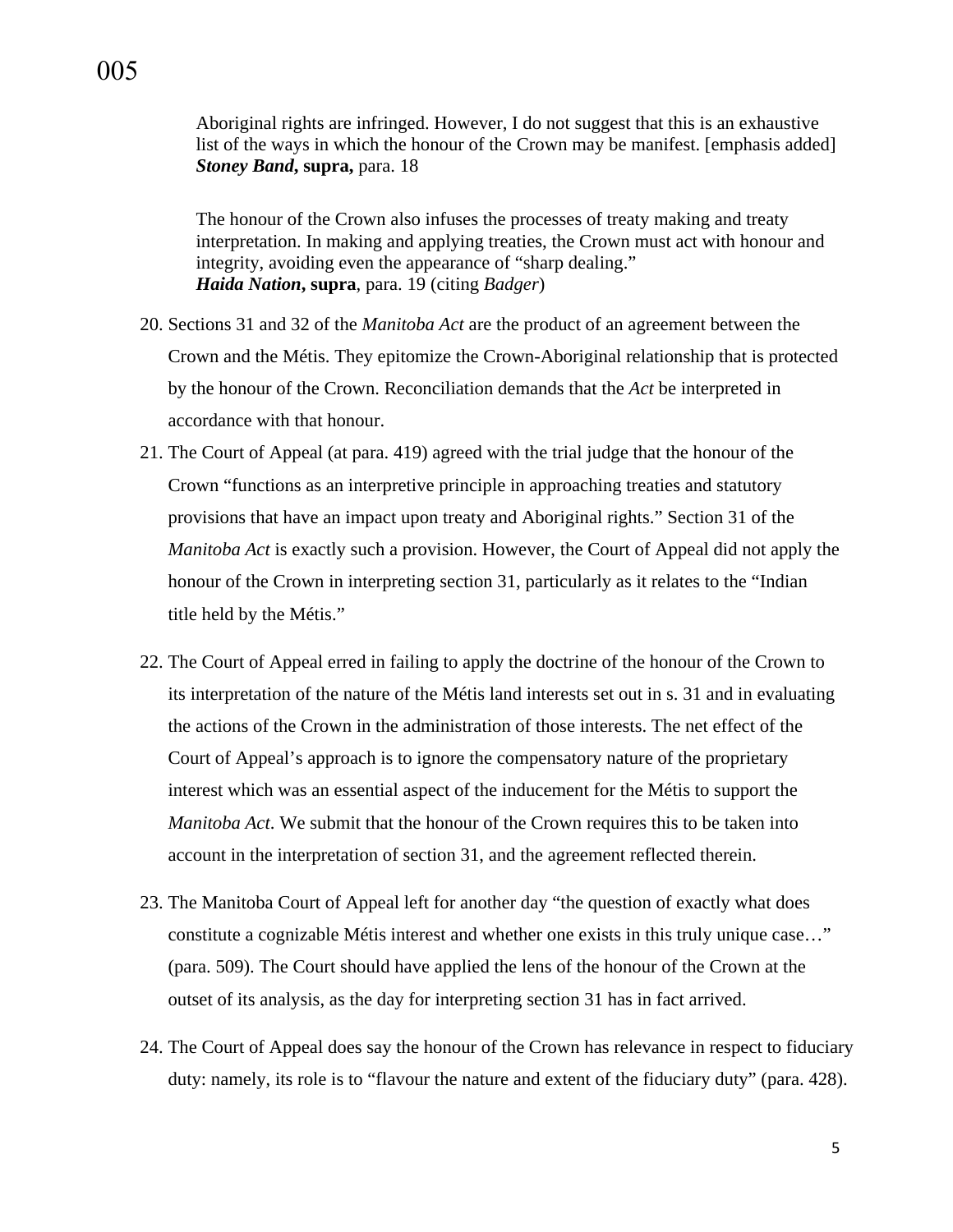006

However, determining this actually falls to the analytical framework of fiduciary duty, so the Court turns to the fiduciary duty jurisprudence. In the end it is not clear what effect, if any. the honour of the Crown has. as it is not explored later in the judgment.

# v. **Nature of Crown duty under current circumstances**

25. Current unique circumstances:

- Importance of land to Indigenous people and the protection of a unique Aboriginal national minority (The Métis Nation);
- Promise of land incorporated in the Constitution of Canada, *i.e. Manitoha Act*;
- Land was provided towards the extinguishment of the Indian title held by the Métis;
- Promise made in negotiations for Manitoba peacefully enter into Confederation
- Deal with the Métis who were the vast majority of the settler population facing an influx of new settlers; and
- the federal Crown unlike in other provinces, reserved for itself ownership of and the power over public lands to administer what became a failed land allotment scheme.
- 26, What is the duty? We submit that the duty is to reconcile the land interests of the Metis Nation and those of Canada. It is no different than the reconciliation required of governments by virtue of section 35 of the *Constitution Act 1982*.
- 27. The net effect of the declarations sought by the appellants would be to have the Crown come to the table with the representatives of the Métis Nation to fulfill the promise of land  $\sim$  land that was guaranteed by the constitution and lands that are required to sustain the identity, culture, language and traditions of one of the most unique indigenous populations of the world. This is a truly Canadian indigenous population whose rights can and should be reconciled with the Crown. The honour of the Crown demands that this ongoing historic duty be recognized and fulfilled.
- **B. Constitutional Principles**

# **i. Sections 31 and 32 of the** *Munitoba Act* **must be interpreted in accordance with constitutional principles**

28. Section 31 of the *Manitoba Act* is a unique provision as it forms part of the Constitution or Canada and guarantees Metis rights. The great majority of persons with rights under s. 32 were also Metis. Therefore. as argued above, the Act must be interpreted as subject to the honour of the Crown and also in accordance with the proper approach to interpreting constitutional provisions generally.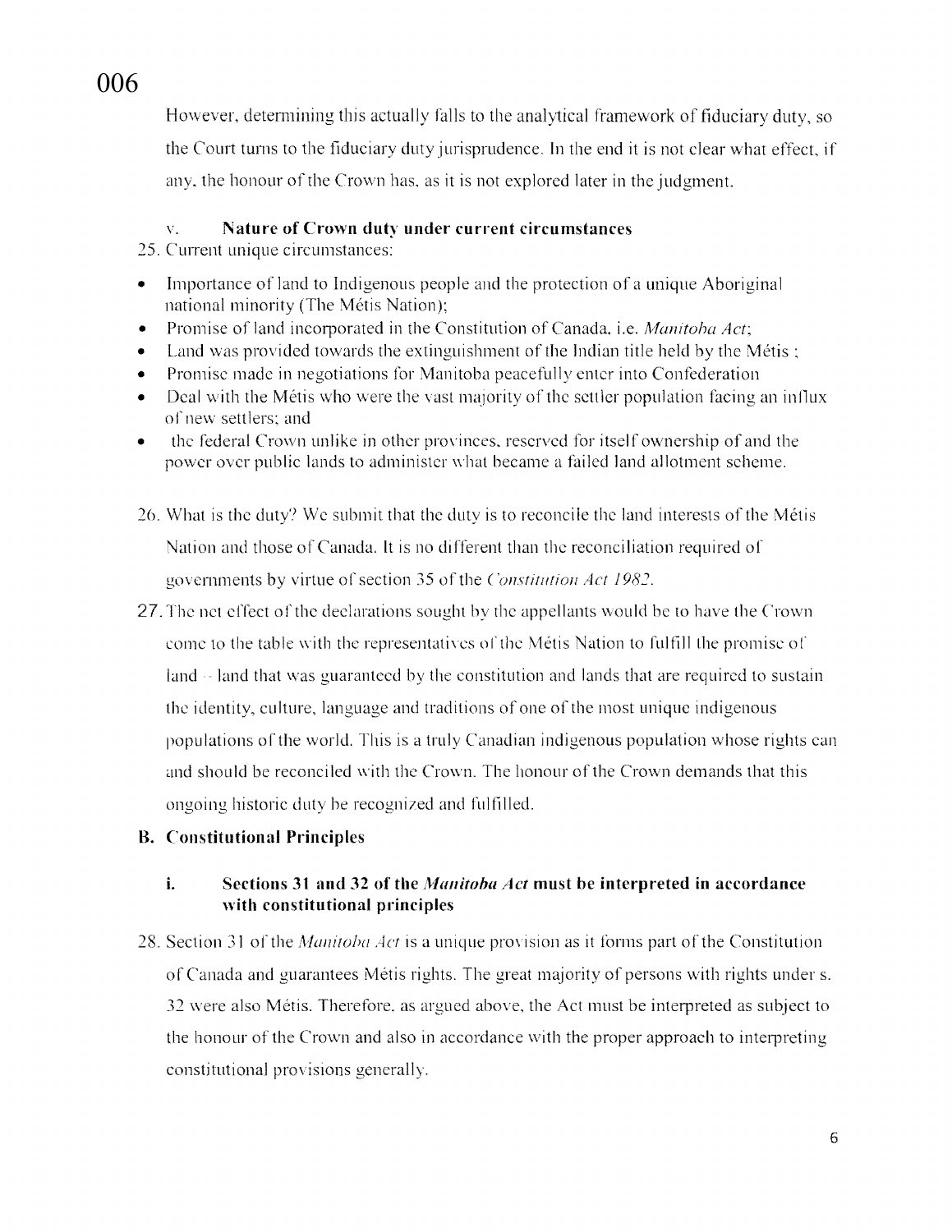29. The Court of Appeal erred in failing to interpret the constitutional provision in a way which ensures the "full benefit of the constitutional protection" by interpreting the section "in its proper linguistic, philosophic and historical context."

# *R. v. Big M Drug Mart Ltd.,* **[1985] 1 SCR 295**

- 30. Moreover, the Court of Appeal erred by failing to give effect to the underlying principles of the Canadian Constitution. These constitutional principles have been given their clearest and most comprehensive exposition in the *Secession Reference,* [1998] 2 SCR 217. Federalism, democracy, constitutionalism and rule of law, and respect for minorities are key values, and they become especially important in cases of this nature, where the fate of an historic minority is at stake.
- 31. The underlying principles of the Canadian Constitution have a direct impact on the interpretation of s. 31 and 32 of the *Manitoba Act*:

Underlying constitutional principles may in certain circumstances give rise to substantive legal obligations (have "full legal force", as we described it in the Patriation Reference, supra, at p. 845), which constitute substantive limitations upon government action. These principles may give rise to very abstract and general obligations, or they may be more specific and precise in nature. The principles are not merely descriptive, but are also invested with a powerful normative force, and are binding upon both courts and governments. "In other words", as this Court confirmed in the *Manitoba Language Rights Reference*, supra, at p. 752, "in the process of Constitutional adjudication, the Court may have regard to unwritten postulates which form the very foundation of the Constitution of Canada." [emphasis added] *Secession Reference,* supra, at para. 54

32. Similarly to the *Secession Reference* (at para. 25), the Appellants in this case ask the courts to play an advisory role in a matter that has both a legal and political component. A declaration on the legal aspect would lead to negotiation, allowing the matter to be resolved through good faith political processes. The end result would be reconciliation between the Crown and Métis.

# **ii. Context of the** *Manitoba Act* **and sections 31 and 32**

33. The Métis are a minority who negotiated Manitoba into Confederation and were in fact induced to join confederation on the terms and strength of the promise of implementing the *Manitoba Act* in a manner that reflected the common intention of the parties.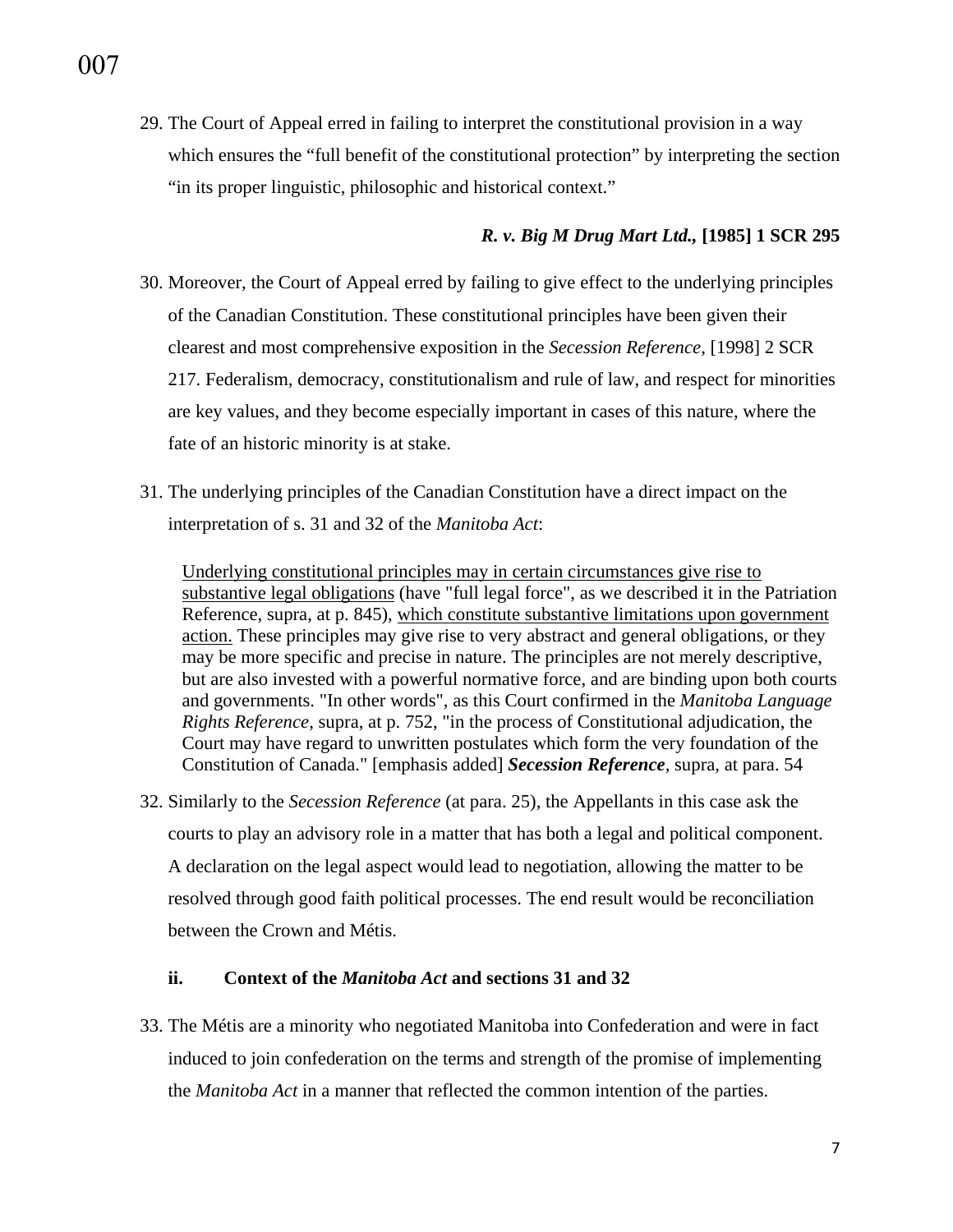### **Affidavit of Wenda Watteyne, sworn September 1, 2011, para. 12**

34. Although widely recognized as a culturally-distinct Aboriginal peoples living in culturally-distinct communities, the law remained blind to the unique history of the Métis and their unique needs.

### *Alberta v. Cunningham 2011* **1 S.C.R. para. 75, 83, 86**

- 35. The *Manitoba Act* was meant to address the needs of the Métis in order to effect reconciliation (as part of the process of nation-building). The Métis required unique institutions to preserve their culture and way of life.
- 36. As observed by the Respondent Canada (at para. 101 of their factum), purposive interpretation must reconcile the intentions of the framers and be grounded in the language of the statute. The historical context, outlined above, thus supports an interpretation of s. 31 and 32 that requires the Canadian government to administer those sections in the interests of the Métis as a whole (and in a reasonable time and competent manner). In the language of the statute, s. 31 is expressly "for the benefit of the families of the half-breed residents" [emphasis added].
- 37. The purposive interpretation of s. 31 and s. 32 is also supported by the constitutional principles expounded upon in the *Secession Reference*, particularly federalism, the rule of law, and minority protection.

### **iii. Federalism requires accommodation and reconciliation**

- 38. The MNC submits that federalism requires the Constitution to be interpret sections 31 and 32 of the *Manitoba Act* in a manner that reconciles the past and future relationship and interests between the Government of Canada and the Métis Nation.
- 39. The principal manifestation of federalism is the division of powers between the federal and provincial spheres, but as a principle federalism runs through the entire Constitution. According to this Court in the *Secession Reference* (at para. 43), the rationale for federalism is the accommodation of diversity. "Federalism was the political mechanism by which diversity could be reconciled with unity."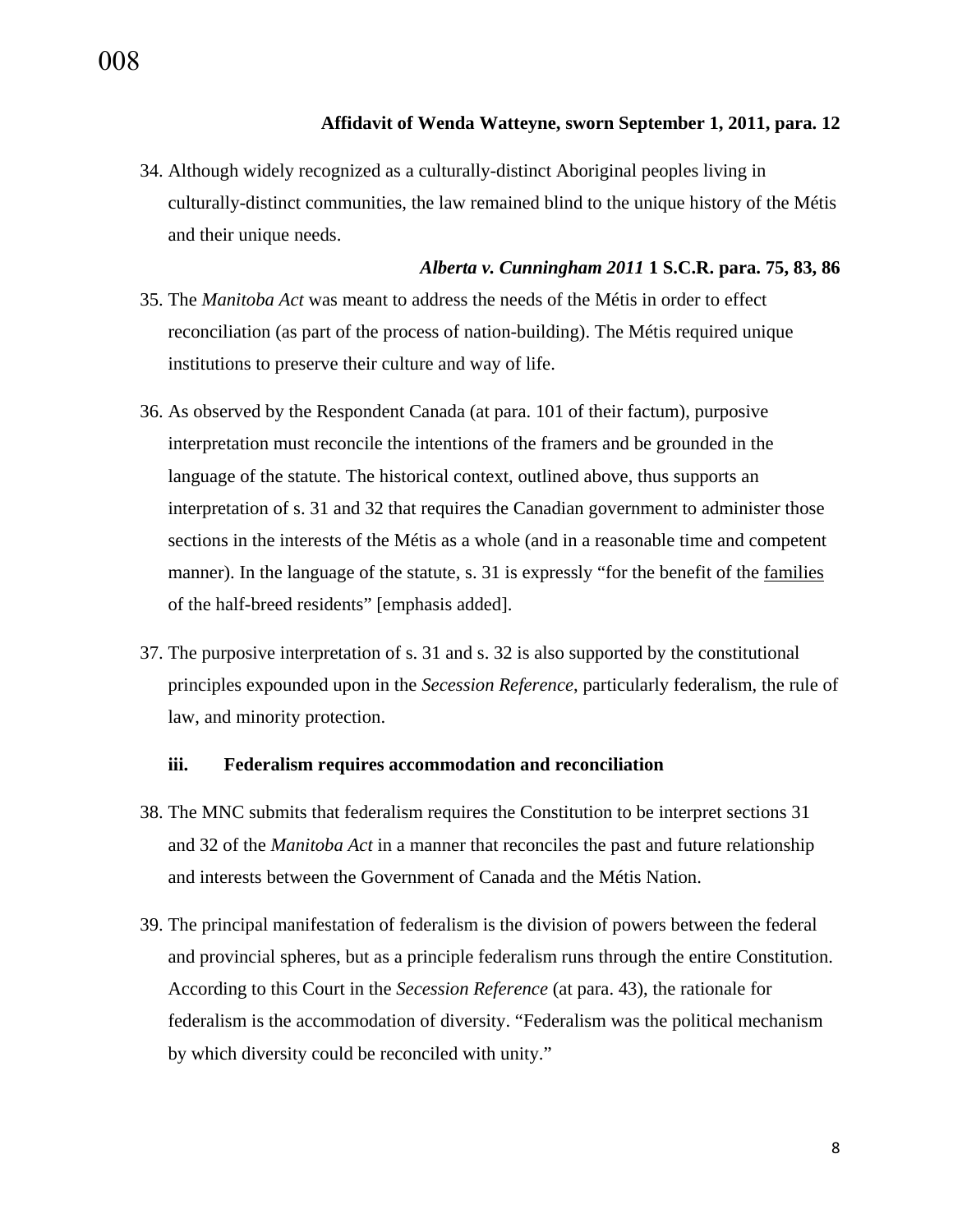- 40. The *Manitoba Act* brought the province of Manitoba into existence, as part of the Canadian federation. A vital part of this venture was the accommodation of the main inhabitants at the time, the Red River Métis, through religious and language rights and of course land grants via s. 31 and s. 32. This is the reconciliation of diversity with unity: the Métis people with the Canadian state. The purpose and scheme of the Act was not homogenization, but accommodation.
- 41. Thus, the principle of federalism requires accommodation with a view to reconciliation. This is especially relevant here given the federative nature of the *Manitoba Act*. The interpretation of s. 31 and s.32 must reflect this.

# **iv. The rule of law requires the law to be honoured**

- 42. The MNC submits that the rule of law requires the Court to give effect to the language of section 31, particularly on the issue of Indian title (the Métis interest), without regard to theories that its inclusion was a mere "political expedient." The law must mean what it says and the Crown must be bound by it.
- 43. In the *Secession Reference* (at para. 71), citing the *Manitoba Language Rights Reference*, 1985 1 S.C.R. 721, this Court emphasized that "the rule of law provides that the law is supreme over the acts of both government and private persons." Thus the Crown is constrained by the law – it is not open to the Crown to claim that a law or part of it is a "political expedient" or something meant merely to facilitate Crown objectives. The Courts must enforce this.
- 44. It would follow that section 31 was concerned with the "Indian title," held by the Metis and accordingly the Métis had land and real proprietary interests that were being settled with as part of a mutual agreement between the Parties. The Courts below chose to read out and ignore this fundamental aspect of the section thus robbing the Metis of the benefits which were clearly guaranteed by the section. These same benefits were the inducement of the Metis to join as partners in Confederation.
- 45. The rationale for the rule of law directly touches on this case: "There are occasions when the majority will be tempted to ignore fundamental rights in order to accomplish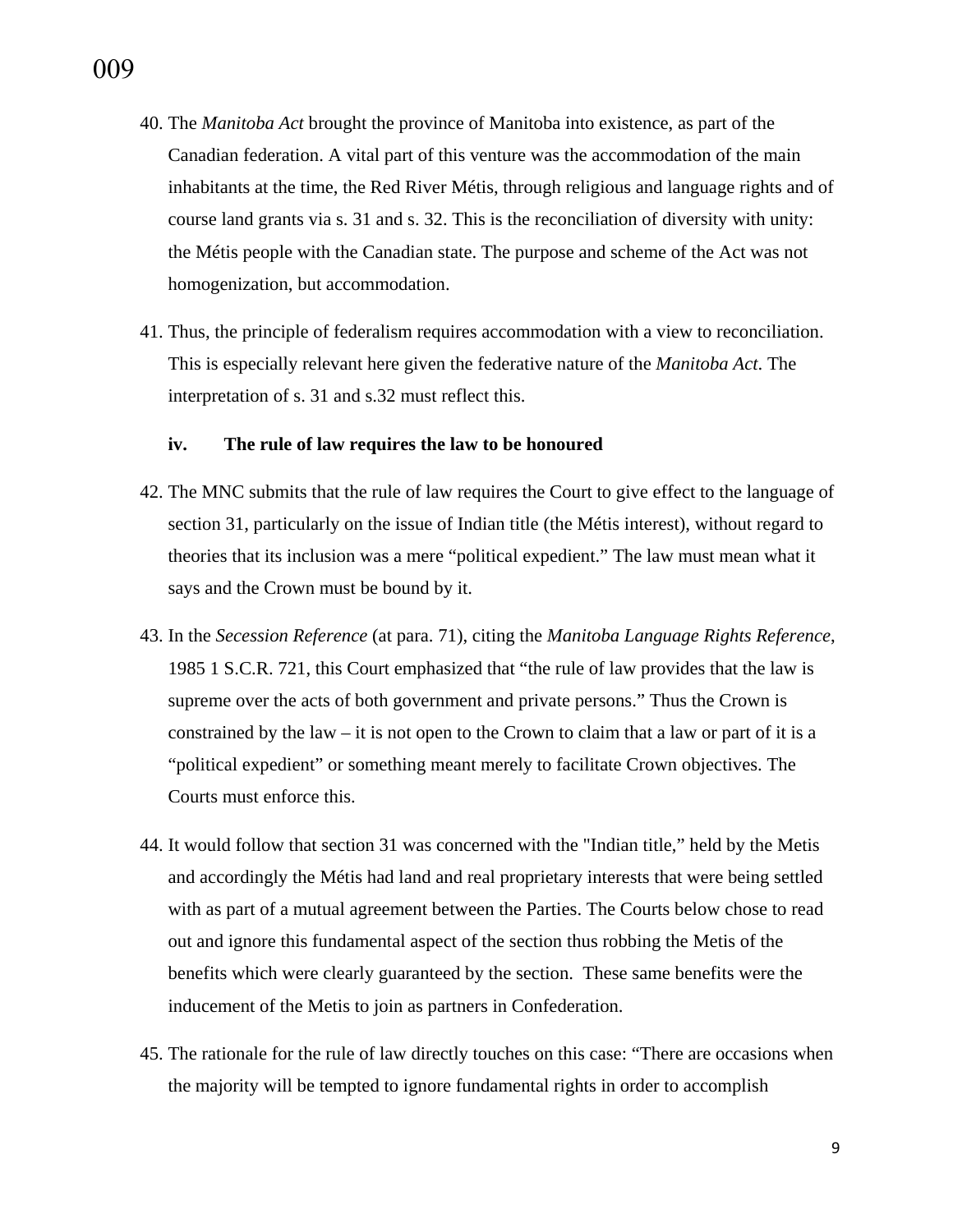# 010

co llective goals more easily or effectively." such as quieting the Metis and settling the West. "A constitution may seek to ensure that vulnerable minority groups are endowed with the institutions and rights necessary to maintain and promote their identities against the assimilative pressures of the majority."

# *Secession Reference,* **supra, at para. 74**

46. This was one of the main purposes of the *Manitoha Act.* as far as the Metis were concerned. This leads to the final constitutional principle: respect for minorities.

# **v. Respect for minorities requires that their rights be protected**

- 47. The protection of minority rights has long been a feature of the Canadian Constitution *(Secession Reference* at paras. 81-82), and the *Manitoha Act* is a prime example of this. Sections 22 and 23 have already been recognized as minority protection provisions (in the *Manitoha Language Reference*, supra). Sections 31 and 32 arc part of the same act, and contrary to the assertions of the Respondent Canada (at para. 107), deal with culture: land and place arc definitely cultural.
- 48. The subject of minority protection is dealt with more fully by the Appellants. The MNC will only add that where a constitutional obligation has been breached there is a duty to negotiate with the constitutional minority to uphold principles of respect for both the legality and legitimacy of the Constitution, and to facilitate reconciliation.

# **PART IV - SUBMISSIONS IN SUPPORT OF COSTS**

49. The intervnor has no submission concerning costs.

# **PART V - ORDERS SOUGHT**

- 50. The intervener requests leave to present oral arguments at the hearing of the appeal.
- 51. The intervener agrees with the orders sought by the appellants, particularly: a declaration that the federal Crown did not implement the land provisions of the *Mallitoha Act* (ss. 31 and 32) in accordance with the honour of the Crown. and a declaration that that the federal Crown was in breach of its constitutional obligations to the Métis.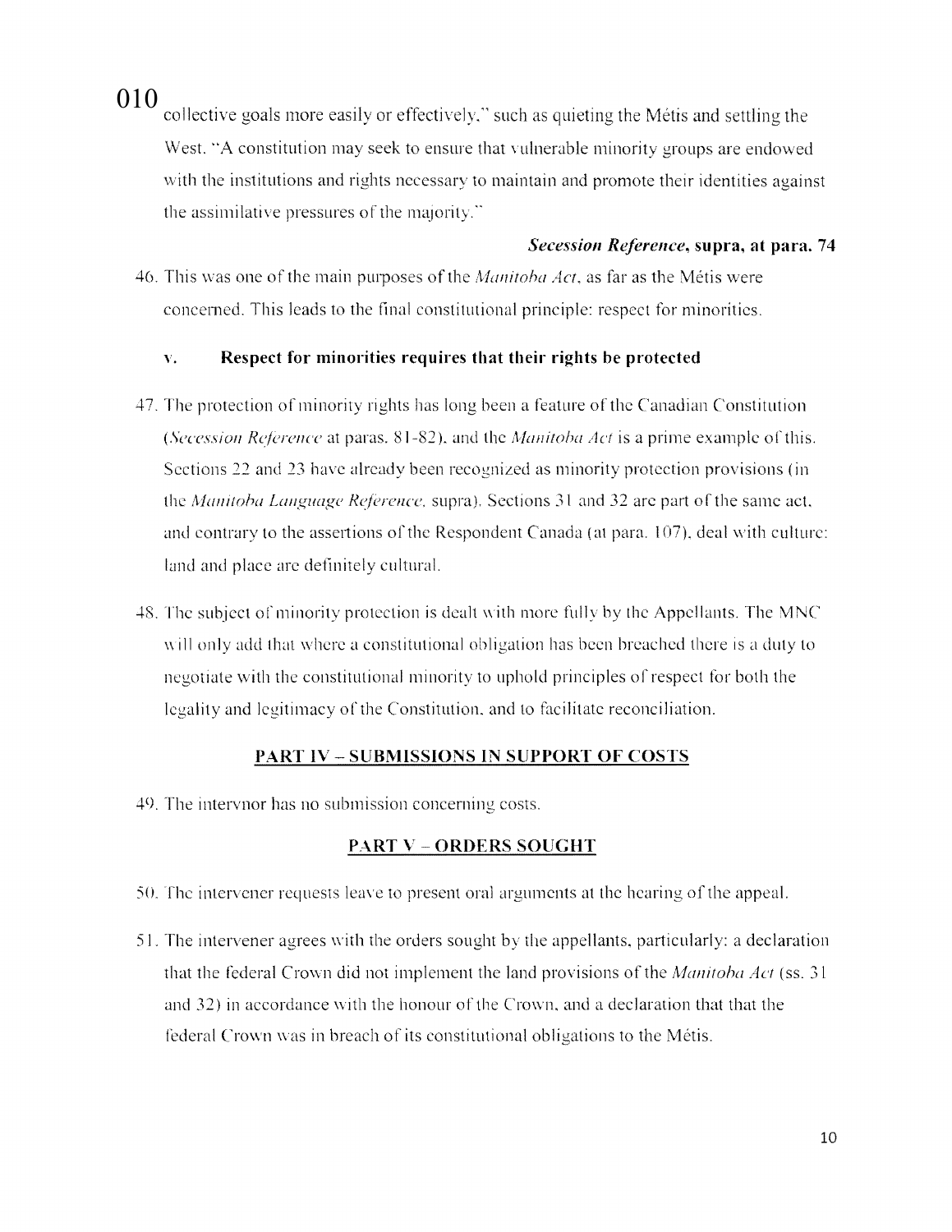# ALL OF WHICH IS RESPECTFULLY SUBMITTED this 23<sup>rd</sup> day of November, 2011.

 $\frac{1}{\sqrt{2}}$  ,  $\frac{1}{\sqrt{2}}$  ,  $\frac{1}{\sqrt{2}}$  ,  $\frac{1}{\sqrt{2}}$  ,  $\frac{1}{\sqrt{2}}$  ,  $\frac{1}{\sqrt{2}}$  ,  $\frac{1}{\sqrt{2}}$  ,  $\frac{1}{\sqrt{2}}$  ,  $\frac{1}{\sqrt{2}}$  ,  $\frac{1}{\sqrt{2}}$  ,  $\frac{1}{\sqrt{2}}$  ,  $\frac{1}{\sqrt{2}}$  ,  $\frac{1}{\sqrt{2}}$  ,  $\frac{1}{\sqrt{2}}$  ,  $\frac{1}{\sqrt{2}}$ 

 $\frac{1}{\sqrt{2}}$  ,  $\frac{1}{\sqrt{2}}$  ,  $\frac{1}{\sqrt{2}}$  ,  $\frac{1}{\sqrt{2}}$  ,  $\frac{1}{\sqrt{2}}$  ,  $\frac{1}{\sqrt{2}}$  ,  $\frac{1}{\sqrt{2}}$  ,  $\frac{1}{\sqrt{2}}$  ,  $\frac{1}{\sqrt{2}}$  ,  $\frac{1}{\sqrt{2}}$  ,  $\frac{1}{\sqrt{2}}$  ,  $\frac{1}{\sqrt{2}}$  ,  $\frac{1}{\sqrt{2}}$  ,  $\frac{1}{\sqrt{2}}$  ,  $\frac{1}{\sqrt{2}}$ 

Clement Chartier, Q.C.

Marc LeClair

Kathy L. Hodgson-Smith

Counsel for the Intervener, Métis National Council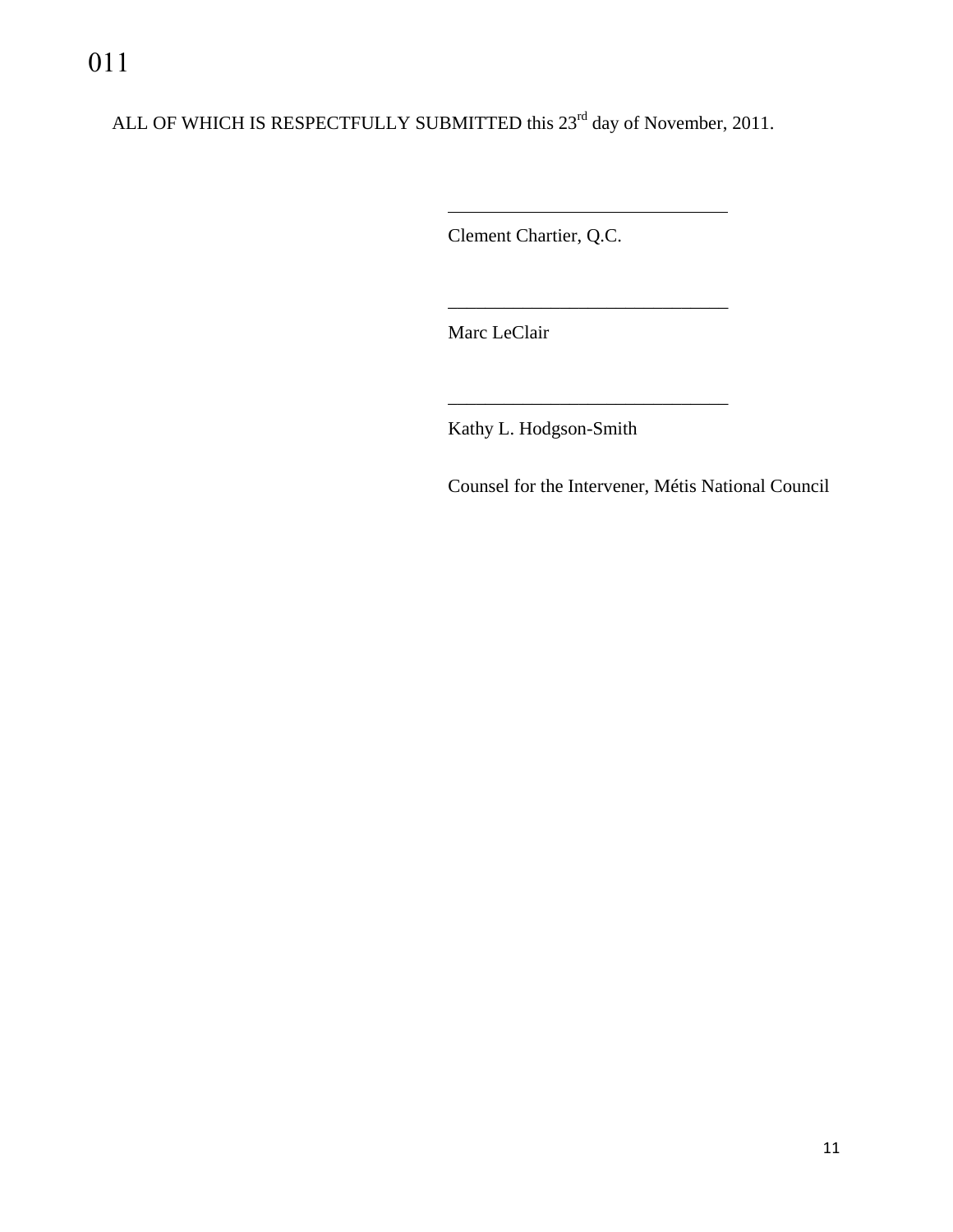# **PART VI – TABLE OF AUTHORITIES**

| <b>AUTHORITY</b>                                                  | <b>PARAGRAPH</b>        |  |  |
|-------------------------------------------------------------------|-------------------------|--|--|
| Carmacks First Nation, 2010 SCC 53 at para. 42                    | 6                       |  |  |
| Beckman v. Little Salmon                                          | 7                       |  |  |
| Haida Nation v. British Columbia, [2004] 3 S.C.R. 511 at para. 16 | 8, 14, 18, 19           |  |  |
| Taku River Tlingit First Nation v. British Columbia, [2004] 3     | 15                      |  |  |
| S.C.R. 550 at para. 24                                            |                         |  |  |
| Stoney Band v. Canada, 2005 FCA 15 at para. 15                    | 15, 19,                 |  |  |
| R. v. Big M Drug Mart Ltd., [1958] 1 S.C.R. 295                   | 29                      |  |  |
| Secession Reference, [1998] 2 S.C.R. 217 at para. 25, 43, 54, 71, | 30, 31, 32, 37, 39, 43, |  |  |
| 74                                                                | 45, 47                  |  |  |
| Alberta v. Cunningham, 2011 S.C.C. 37 at para. 75, 83, 86         | 34                      |  |  |
| Manitoba Language Rights Reference, [1985] 1 S.C.R. 721           | 43, 47                  |  |  |

012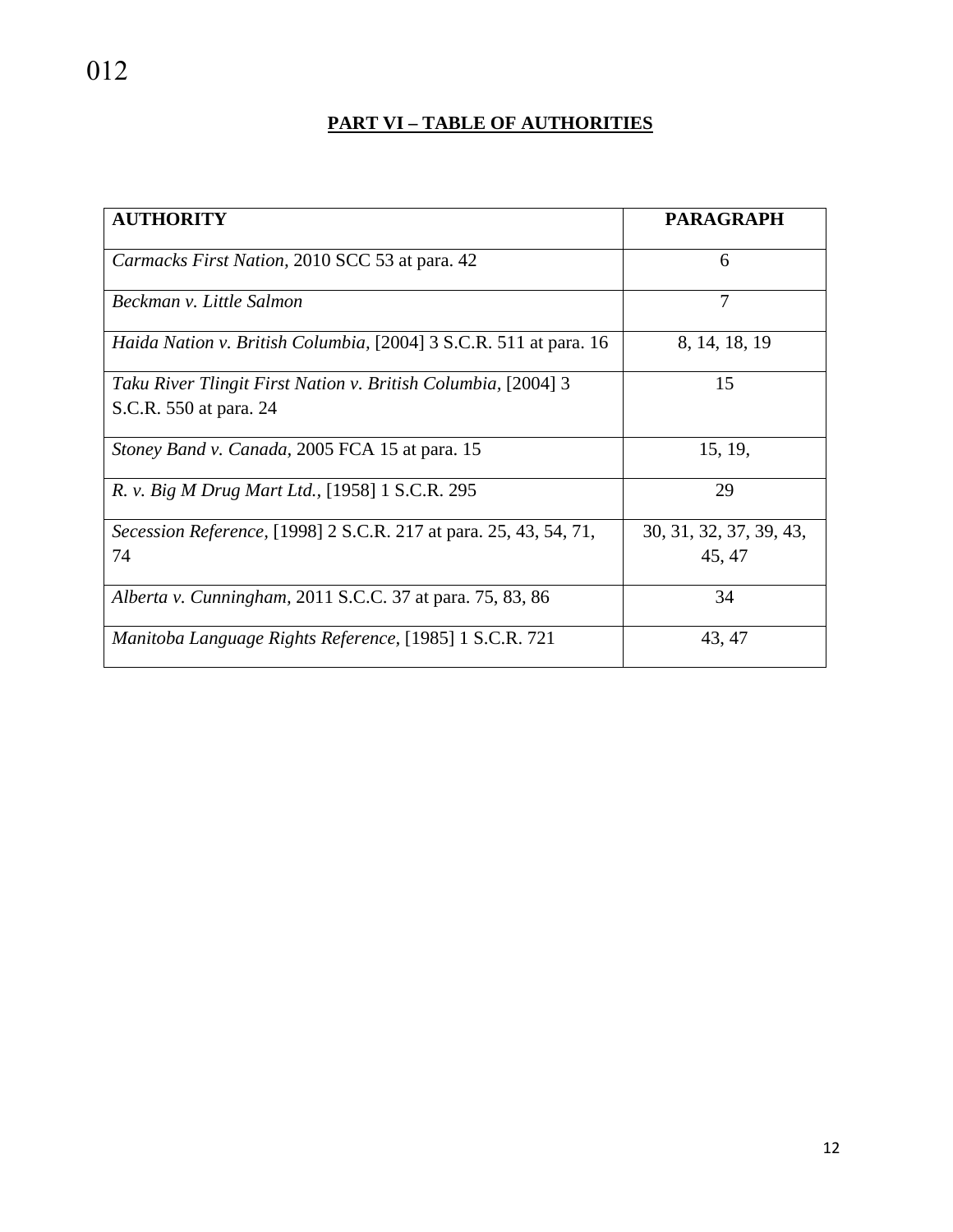# **PART VII – LEGISLATION**

*Manitoba Act, 1870,* 33 Vict., c.3 (Canada), (confirmed by the *Constitution Act, 1871*)

**31.** And whereas, it is expedient, towards the extinguishment of the Indian Title to the lands in the Province, to appropriate a portion of such ungranted lands, to the extent of one million four hundred thousand acres thereof, for the benefit of the families of the half-breed residents, it is hereby enacted, that, under regulations to be from time to time made by the Governor General in Council, the Lieutenant-Governor shall select such lots or tracts in such parts of the Province as he may deem expedient, to the extent aforesaid, and divide the same among the children of the half-breed heads of families residing in the Province at the time of the said transfer to Canada, and the same shall be granted to the said children respectively, in such mode and on such conditions as to settlement and otherwise, as the Governor General in Council may from time to time determine.

**32.** For the quieting of titles, and assuring to the settlers in the Province the peaceable possession of the lands now held by them, it is enacted as follows:--

(1) All grants of land in freehold made by the Hudson's Bay Company up to the eighth day of March, in the year 1869, shall, if required by the owner, be confirmed by grant from the Crown.

(2) All grants of estates less than freehold in land made by the Hudson's Bay Company up to the eighth day of March aforesaid, shall, if required by the owner, be converted into an estate in freehold by grant from the Crown.

(3) All titles by occupancy with the sanction and under the license and authority of the Hudson's Bay Company up to the eighth day of March aforesaid, of land in that part of the Province in which the Indian Title has been extinguished, shall, if required by the owner, be converted into an estate in freehold by grant from the Crown.

(4) All persons in peaceable possession of tracts of land at the time of the transfer to Canada, in those parts of the Province in which the Indian Title has not been extinguished, shall have the right of pre-emption of the same, on such terms and conditions as may be determined by the Governor in Council.

(5) The Lieutenant-Governor is hereby authorized, under regulations to be made from time to time by the Governor General in Council, to make all such provisions for ascertaining and adjusting, on fair and equitable terms, the rights of Common, and rights of cutting Hay held and enjoyed by the settlers in the Province, and for the commutation of the same by grants of land from the Crown.